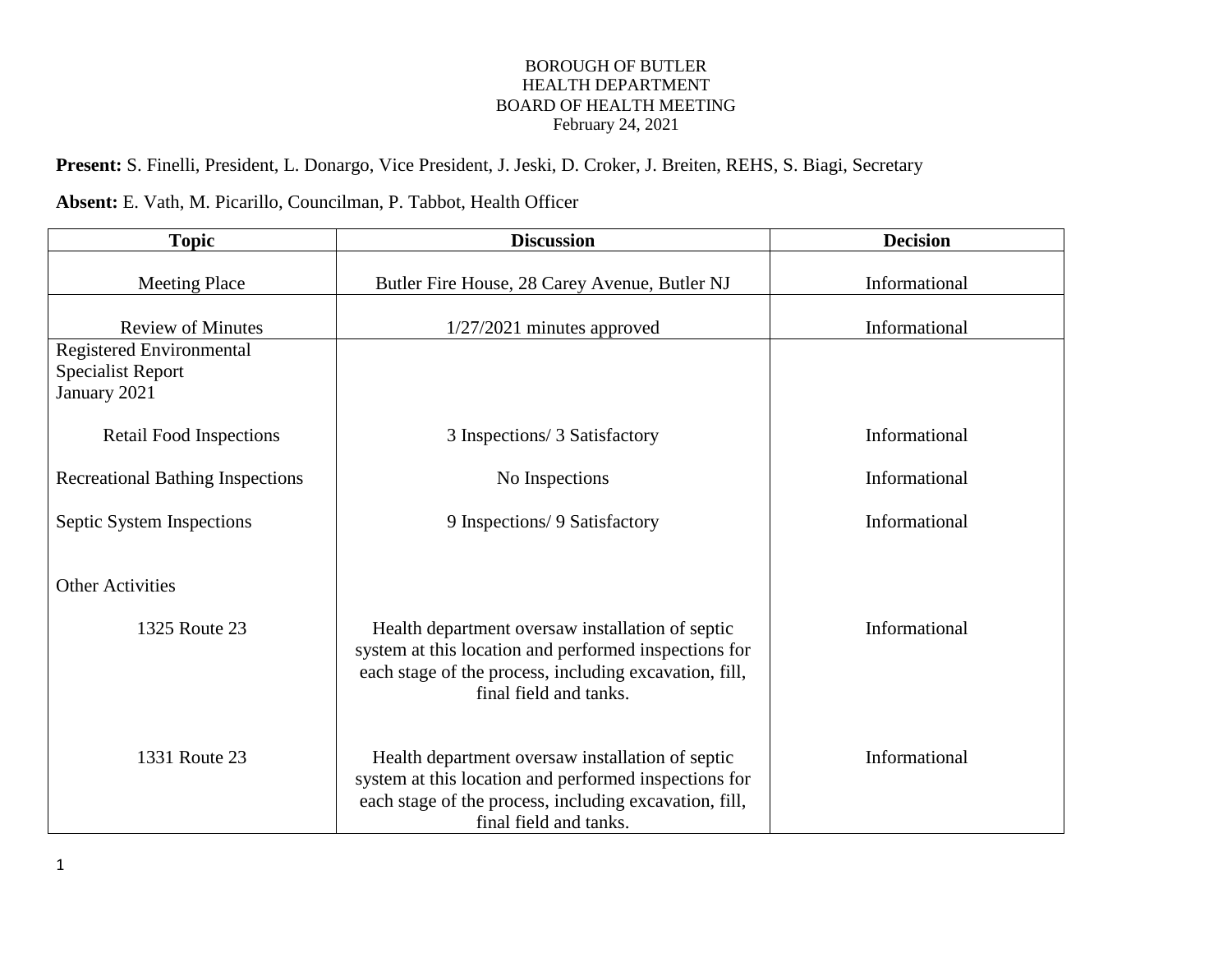| <b>Butler Ridge Apartments</b><br>Massage Parlor Ordinance |                   | Complaint received from tenant on 1/12/21 regarding<br>concerns over cigarette smoke generated by adjacent<br>apartment and possible health effects. REHS also<br>discussed issue with property management company<br>and onsite property manager and advised that failure to<br>address the issue would result in referral by Health<br>Department to NJDCA. Tenant spoke with REHS on<br>$1/22/21$ to advise the issue was reconciled. REHS<br>referred tenant to NJDCA for future issues.<br>REHS and Health Department Clerk drafted cover<br>letter for massage parlor license applications on<br>$1/15/21$ . On $1/25/21$ REHS met with Borough<br>Administrator to discuss ordinance and to advice that<br>licensing applications would be issued to these<br>establishments. REHS requested that the Administrator<br>share this letter with other departments to solicit<br>feedback before letter and applications were<br>distributed. | Informational<br>Informational |
|------------------------------------------------------------|-------------------|---------------------------------------------------------------------------------------------------------------------------------------------------------------------------------------------------------------------------------------------------------------------------------------------------------------------------------------------------------------------------------------------------------------------------------------------------------------------------------------------------------------------------------------------------------------------------------------------------------------------------------------------------------------------------------------------------------------------------------------------------------------------------------------------------------------------------------------------------------------------------------------------------------------------------------------------------|--------------------------------|
| <b>Topic</b>                                               | <b>Discussion</b> |                                                                                                                                                                                                                                                                                                                                                                                                                                                                                                                                                                                                                                                                                                                                                                                                                                                                                                                                                   | <b>Decision</b>                |
| <b>Public Health Nurse Report</b>                          |                   |                                                                                                                                                                                                                                                                                                                                                                                                                                                                                                                                                                                                                                                                                                                                                                                                                                                                                                                                                   |                                |
| January 2021                                               |                   |                                                                                                                                                                                                                                                                                                                                                                                                                                                                                                                                                                                                                                                                                                                                                                                                                                                                                                                                                   |                                |
| Communicable Disease Year to<br>Date                       |                   |                                                                                                                                                                                                                                                                                                                                                                                                                                                                                                                                                                                                                                                                                                                                                                                                                                                                                                                                                   |                                |
|                                                            | Lyme              | Not a $Case - 1$                                                                                                                                                                                                                                                                                                                                                                                                                                                                                                                                                                                                                                                                                                                                                                                                                                                                                                                                  | Informational                  |
|                                                            | Hepatitis B       | Pending $-1$                                                                                                                                                                                                                                                                                                                                                                                                                                                                                                                                                                                                                                                                                                                                                                                                                                                                                                                                      |                                |
|                                                            | COVID-19          | $Case - 106$ **                                                                                                                                                                                                                                                                                                                                                                                                                                                                                                                                                                                                                                                                                                                                                                                                                                                                                                                                   |                                |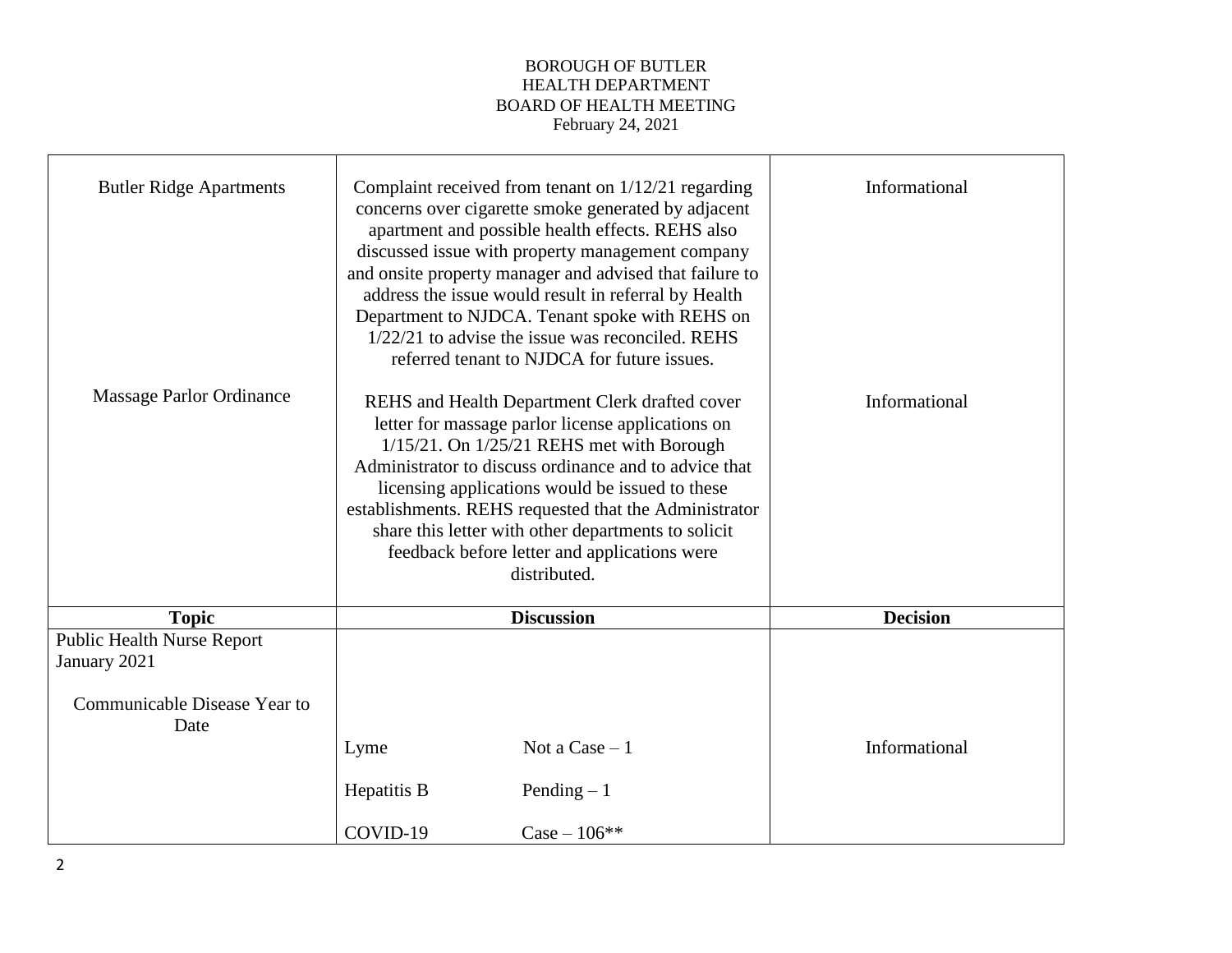| **Year case total as of 1/31/21                                                                                                                                                |               |
|--------------------------------------------------------------------------------------------------------------------------------------------------------------------------------|---------------|
| Public Health Nurses began work toward upcoming<br>school immunization audits.                                                                                                 | Informational |
| Public Health Nurses assisted Butler Borough resident<br>in need of surgery.                                                                                                   |               |
| Public Health Nurses performed ongoing COVID-19<br>monitoring, case investigation and contact<br>tracing, and participated in relevant daily webinars and<br>conference calls. |               |
| Public Health Nurses communicated with school nurses<br>regarding school immunizations and<br>COVID-19 information.                                                            |               |
| Public Health Nurses participated in weekly<br>CommCare contact tracing calls regarding patient and<br>contact follow up.                                                      |               |
| Public Health Nurses participated in daily conference<br>calls with NJ Department of Health regarding<br>COVID-19 policies, protocols and concerns.                            |               |
| Refrigerator and freezer maintained for vaccine storage<br>per State requirements.                                                                                             |               |
|                                                                                                                                                                                |               |
|                                                                                                                                                                                |               |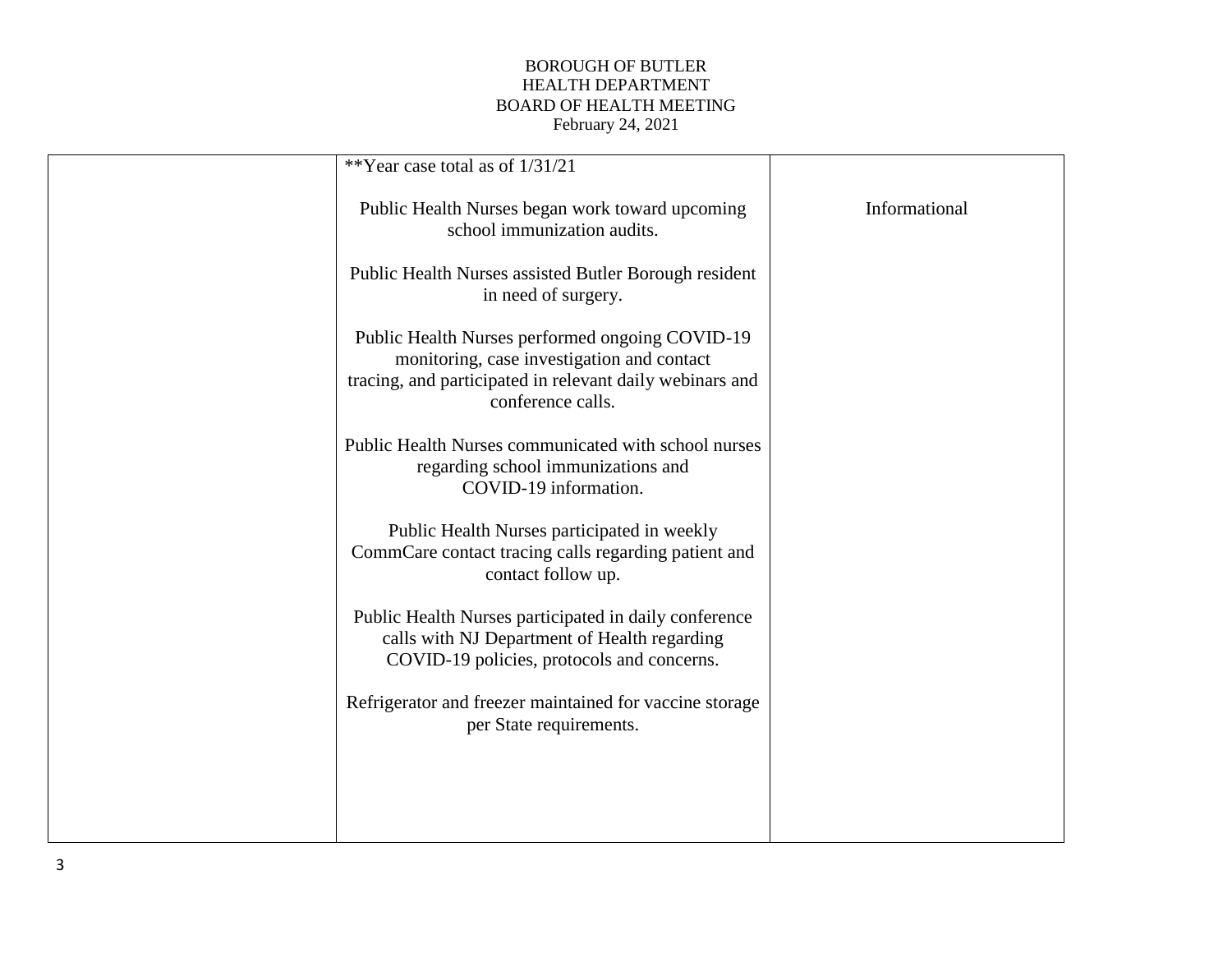| <b>Topic</b>                  | <b>Discussion</b>                                                                                                          | <b>Decision</b> |
|-------------------------------|----------------------------------------------------------------------------------------------------------------------------|-----------------|
| <b>Health Educator Report</b> |                                                                                                                            |                 |
| January 2021                  |                                                                                                                            |                 |
| Programs                      | No programs were held this month due to COVID-19.                                                                          | Informational   |
| Meetings & Administrative     | <b>Public Health Nurses</b><br>Participated in daily conference calls with NJ<br>Department of Health.                     | Informational   |
|                               | <b>Public Health Nurses</b><br>Participated in weekly CommCare office hour contact<br>tracing conference calls.            |                 |
|                               | Health Officer attended Morris Regional Public Health<br>Partnership meeting on 1/6/21.                                    |                 |
|                               | Health Educator participated in North Jersey Health<br>Collaborative meeting on 1/14/21.                                   |                 |
|                               | Health Officer attended NJ association of Count and<br>City Health Officials Executive Committee meeting on<br>$1/15/21$ . |                 |
|                               | Heath Educator attended Mental Health Association<br>webinar on $1/18/21$ .                                                |                 |
|                               | Health Officer and Public Health Nurses attended<br>Town of Boonton Board of Health meeting on 1/19/21.                    |                 |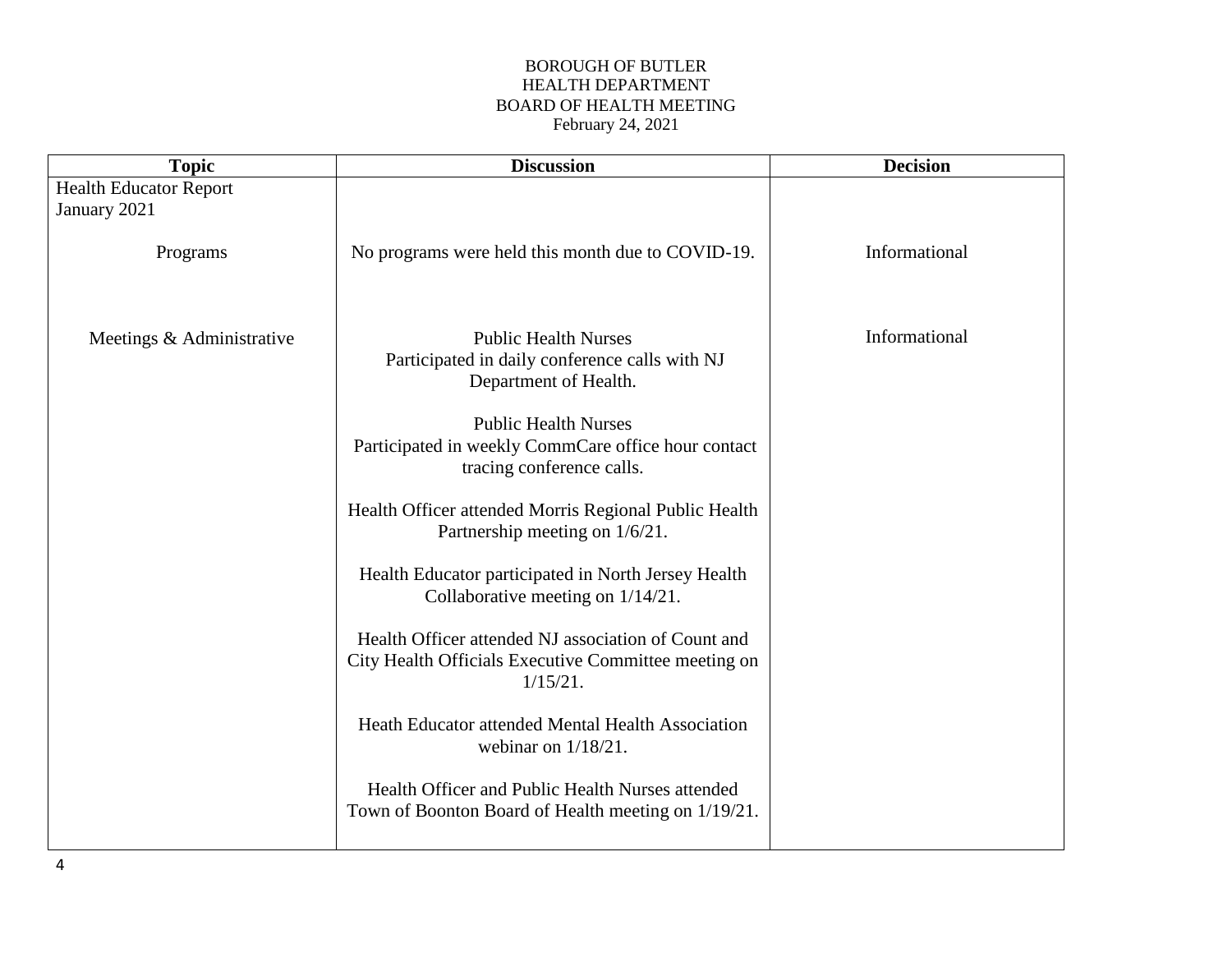| Informational<br><b>Health Education</b><br>Health Educator participated in Morris County Opiate<br>Task Force meeting on $1/12/21$ .<br>Health Educator planned program regarding Screen<br>NJ/Mental Health First Aid program on 1/15/21.<br>Health Educator corresponded with Butler Borough<br>Library regarding potential programs on 1/20/21.<br>Health Educator prepared articles regarding mental |  |
|-----------------------------------------------------------------------------------------------------------------------------------------------------------------------------------------------------------------------------------------------------------------------------------------------------------------------------------------------------------------------------------------------------------|--|
| health issues among veterans on $1/23/21$ .<br>Health Educator and Health Officer wrote press release<br>promoting COVID-19 vaccination initiative on<br>1/29/21.                                                                                                                                                                                                                                         |  |